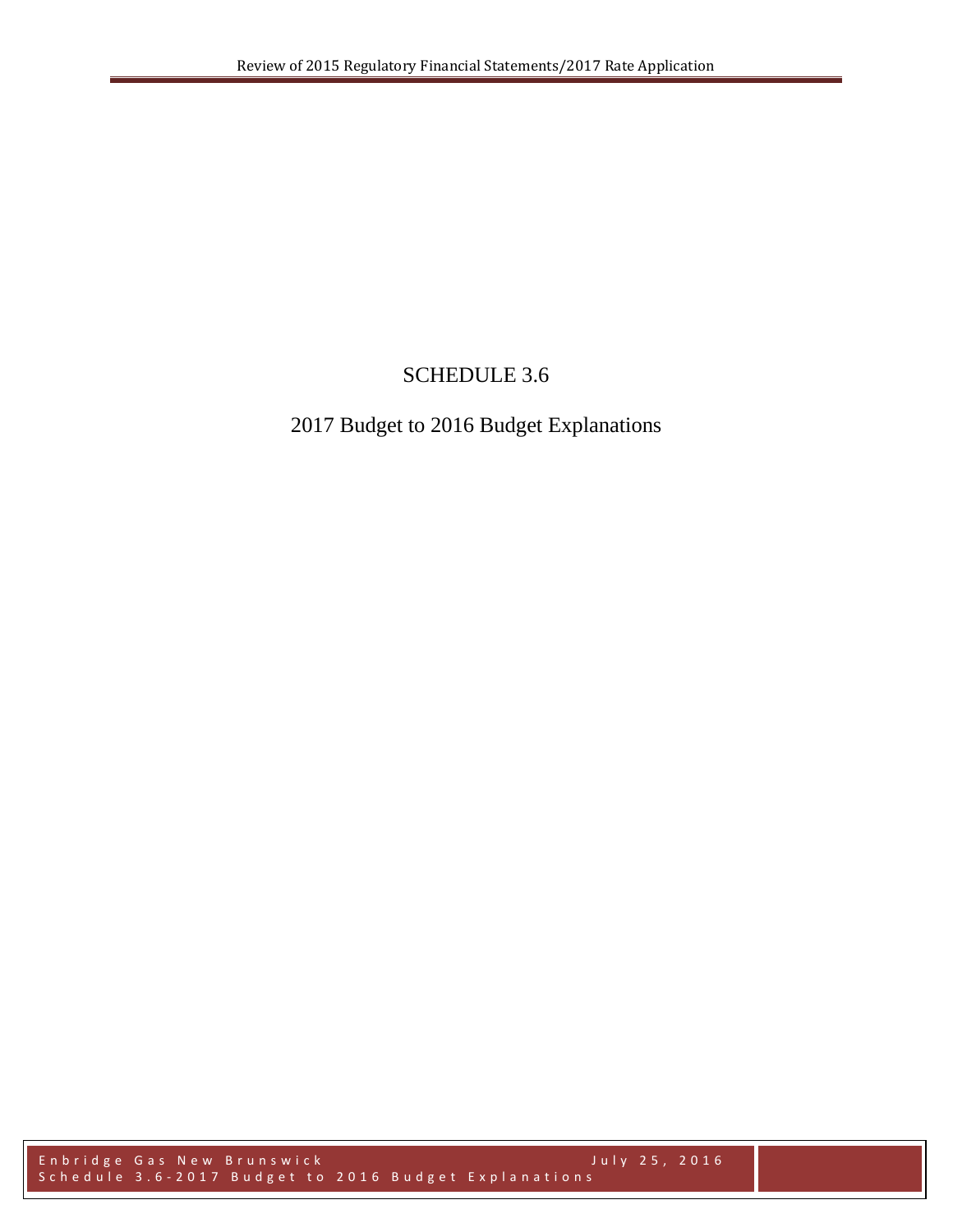### **2017 Budget**

### **Overview**

 A complete list of 2017 Budget Assumptions can be found at Schedule 3.4 - 2017 Budget Assumptions.

For comparative purposes, variance explanations compare the 2017 Budget to the 2016 Budget.

### **Revenue**

- For the 2017 budget year, EGNB has forecast total revenue from operations of \$45.0 million,
- \$300K lower than the 2016 Budget. The table below summarizes EGNB's budgeted 2017 gas
- distribution revenue, miscellaneous operating revenue, allowance for funds used during
- construction ("AFUDC") and services and inspection margin with comparisons to 2016 Budget.

### Table 1 **Revenue**

|                |                                              | (1)           | (2)             | $(3)=(1)-(2)$  |
|----------------|----------------------------------------------|---------------|-----------------|----------------|
| Line           |                                              | 2017          | 2016            | Variance       |
| No.            | (in thousands of dollars)                    | <b>Budget</b> | <b>Budget</b>   | to 2016 Budget |
|                |                                              |               |                 |                |
| 1              | <b>Operating Revenue</b>                     |               |                 |                |
| $\mathfrak{p}$ | <b>Gas Distribution</b>                      | \$<br>44,043  | \$<br>44,384 \$ | (341)          |
| 3              | Miscellaneous                                | 945           | 962             | (17)           |
| 4              | Allowance for Funds Used During Construction | 17            | 26              | (9)            |
| 5              |                                              | 45,005        | 45,372          | (367)          |
|                |                                              |               |                 |                |
| 6              | Services & Inspection                        |               |                 |                |
| 7              | Revenue                                      | 637           | 742             | (105)          |
| 8              | Cost of Goods Sold                           | (389)         | (561)           | 172            |
| 9              |                                              | 248           | 181             | 67             |
| 10             | Total Revenue                                | \$<br>45,253  | \$<br>45,553    | \$<br>(300)    |

#### 

Operating Revenue

 • Gas Distribution Revenue: gas distribution revenues are budgeted to be \$341K lower than the 2016 Budget. EGNB has reduced its revenue requirement for 2017 compared to the 2016 Budget. Distribution Revenue is budgeted to recover the lowered revenue requirement.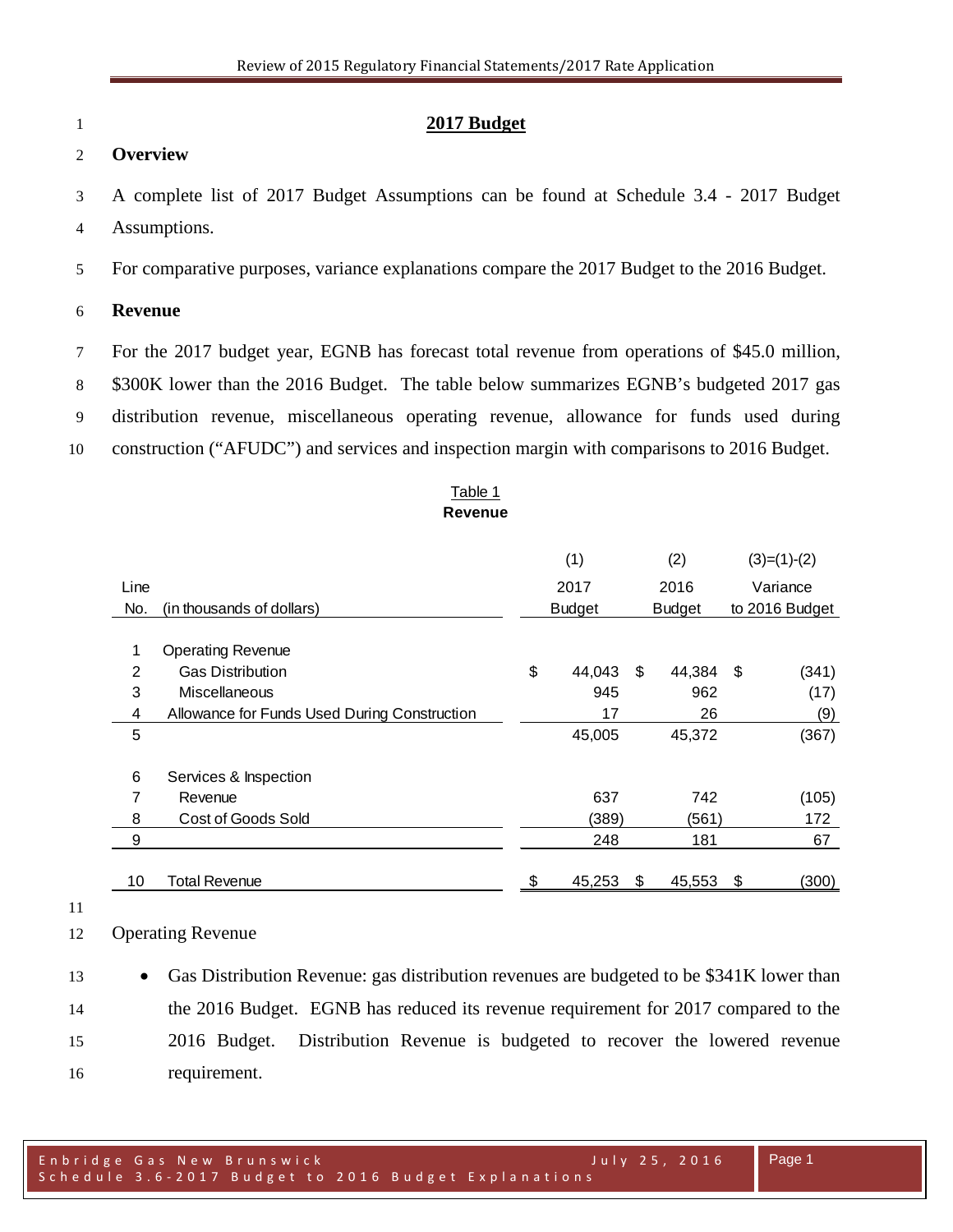| $\mathbf{1}$   | Miscellaneous Operating Revenue: miscellaneous revenues are budgeted to be \$17K<br>$\bullet$         |
|----------------|-------------------------------------------------------------------------------------------------------|
| 2              | under the 2016 Budget primarily due to reduced Agent Billing $&$ Collections revenue.                 |
| 3              | AFUDC is budgeted to be \$9K under the 2016 Budget primarily due to lower budgeted<br>$\bullet$       |
| $\overline{4}$ | Construction Work in Progress balances in the 2017 Budget.                                            |
| 5              | Services & Inspection Margin is forecast to be \$67K over the 2016 Budget, primarily due<br>$\bullet$ |
| 6              | to projected lower number of protection plans and lower volume of service work at lower               |
| 7              | costs based on past experience.                                                                       |
| 8              | <b>Expenses</b>                                                                                       |
| 9              | For the 2017 Budget, EGNB has budgeted total expenses of \$32.0 million. Below is a summary           |

 of EGNB's Operating and Maintenance expenses, Bad Debt expense, Amortization of Property, Plant and Equipment, Municipal and Other Taxes, Interest on Amounts Due to Associates and Affiliates and Other Interest and Amortization of Deferred Development Costs with comparisons to the 2016 Budget.

Enbridge Gas New Brunswick July 25, 2016 Schedule 3.6 - 2017 Budget to 2016 Budget Explanations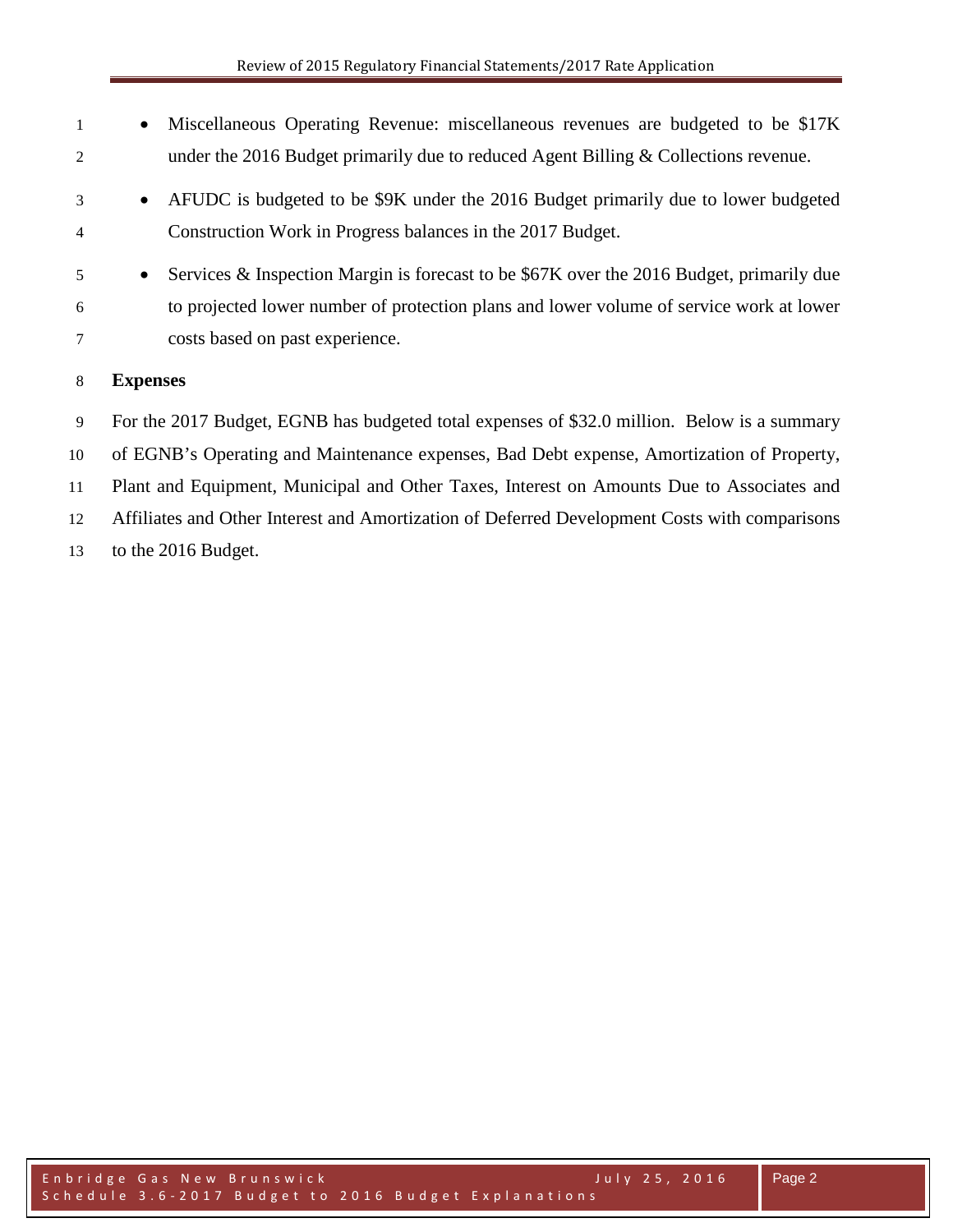|        |                                                                            | (1)           | (2)           | $(3)=(1)-(2)$  |
|--------|----------------------------------------------------------------------------|---------------|---------------|----------------|
| Line   |                                                                            | 2017          | 2016          | Variance       |
| No.    | (in thousands of dollars)                                                  | <b>Budget</b> | <b>Budget</b> | to 2016 Budget |
| 1<br>2 | <b>Operating Expenses</b><br>Operating and Maintenance Expenses            | \$13,947      | \$13,840      | - \$<br>107    |
| 3      | <b>Bad Debt Expense</b>                                                    | 278           | 385           | (107)          |
|        |                                                                            |               |               |                |
| 4      | Amortization of Property, Plant and Equipment                              | 6,264         | 5,709         | 555            |
| 5      | <b>Municipal and Other Taxes</b>                                           | 1,241         | 1,238         | 3              |
| 6      | Interest on Amounts Due to Associates and<br>Affiliates and Other Interest | 7,292         | 7,712         | (420)          |
| 7      | <b>Other Expenses</b>                                                      | 100           | 500           | (400)          |
| 8      | <b>Amortization of Deferred Development Costs</b>                          | 2,922         | 2,867         | 55             |
| 9      | <b>Total Expenses</b>                                                      | \$32,044      | \$32,251      | \$<br>(207)    |

## Table 2 **Operating Expenses**

1

## 2 Operating and Maintenance ("O&M") Expenses

3 EGNB manages its O&M expenses, at an aggregate level, where EGNB will try to offset 4 increased costs in certain areas with cost reductions or savings in other areas of the organization.

5 EGNB has grouped its O&M expenses based on major cost categories rather than departments,

6 as seen in the regulatory financial statement format filed with the Board.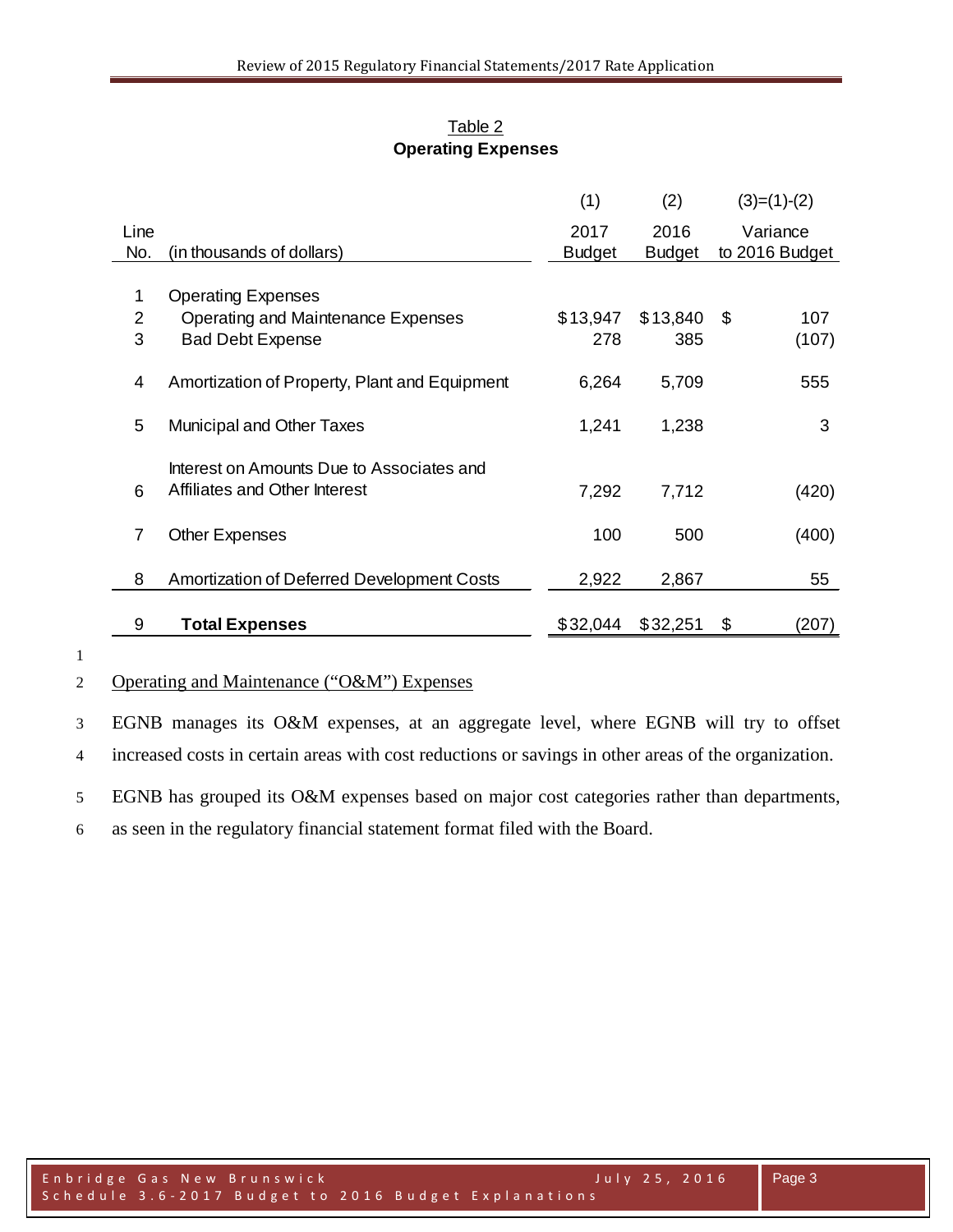|      |                                              | (1)              | (2) |               |    | $(3)=(1)-(2)$  |
|------|----------------------------------------------|------------------|-----|---------------|----|----------------|
| Line |                                              | 2017             |     | 2016          |    | Variance       |
| No.  | (in thousands of dollars)                    | <b>Budget</b>    |     | <b>Budget</b> |    | to 2016 Budget |
|      |                                              |                  |     |               |    |                |
|      |                                              |                  |     |               |    |                |
| 1    | Labour and Benefits                          | \$<br>$8,187$ \$ |     | 7,682 \$      |    | 505            |
| 2    | Admin/Office Expenses                        | 302              |     | 283           |    | 19             |
| 3    | <b>Computer and Telecom Services</b>         | 352              |     | 317           |    | 35             |
| 4    | <b>Professional Consulting</b>               | 1,446            |     | 1,473         |    | (27)           |
| 5    | Travel and Training                          | 145              |     | 153           |    | (8)            |
| 6    | Advertising and Promotions                   | 688              |     | 682           |    | 6              |
| 7    | <b>Tools and Safety</b>                      | 205              |     | 290           |    | (85)           |
| 8    | Fleet                                        | 413              |     | 422           |    | (9)            |
| 9    | <b>Facilities</b>                            | 683              |     | 685           |    | (2)            |
| 10   | Insurance                                    | 167              |     | 163           |    | 4              |
| 11   | <b>NBEUB Assessments</b>                     | 531              |     | 698           |    | (167)          |
| 12   | <b>Corporate Allocations</b>                 | 1,066            |     | 1,276         |    | (210)          |
| 13   | Service Level Agreements                     | 1,385            |     | 1,401         |    | (16)           |
| 14   | Gas Transportation and Related Activities    | 1,794            |     | 1,700         |    | 94             |
| 15   | <b>Total O&amp;M Prior to Capitalization</b> | 17,464           |     | 17,325        |    | 139            |
| 16   | Property, plant & equipment                  | 3,517            |     | 3,485         |    | 32             |
| 17   | <b>Total Capitalized</b>                     | 3,517            |     | 3,485         |    | 32             |
| 18   | <b>Total O&amp;M Expenses</b>                | \$<br>13,947     | \$  | 13,840        | \$ | 107            |

Table 3 **Operating and Maintenance Expenses**

 EGNB's 2017 Budget O&M expenses reflect a \$139K, or 0.8%, increase in comparison to its 2016 Budget O&M expenses. The drivers for this variance are:

 • Labour and Benefits are budgeted to be over the 2016 Budget by \$505K due to an increase in pensions & benefits expense (\$348K), increase in salaries and other compensation (\$202K), offset by reduced relocation & recruitment costs (\$45K).

8 • Admin/Office Expenses are budgeted to increase as compared to the 2016 Budget by \$19K due to an increase in postage and courier costs (\$29K), offset by reductions in other outside services (\$10K).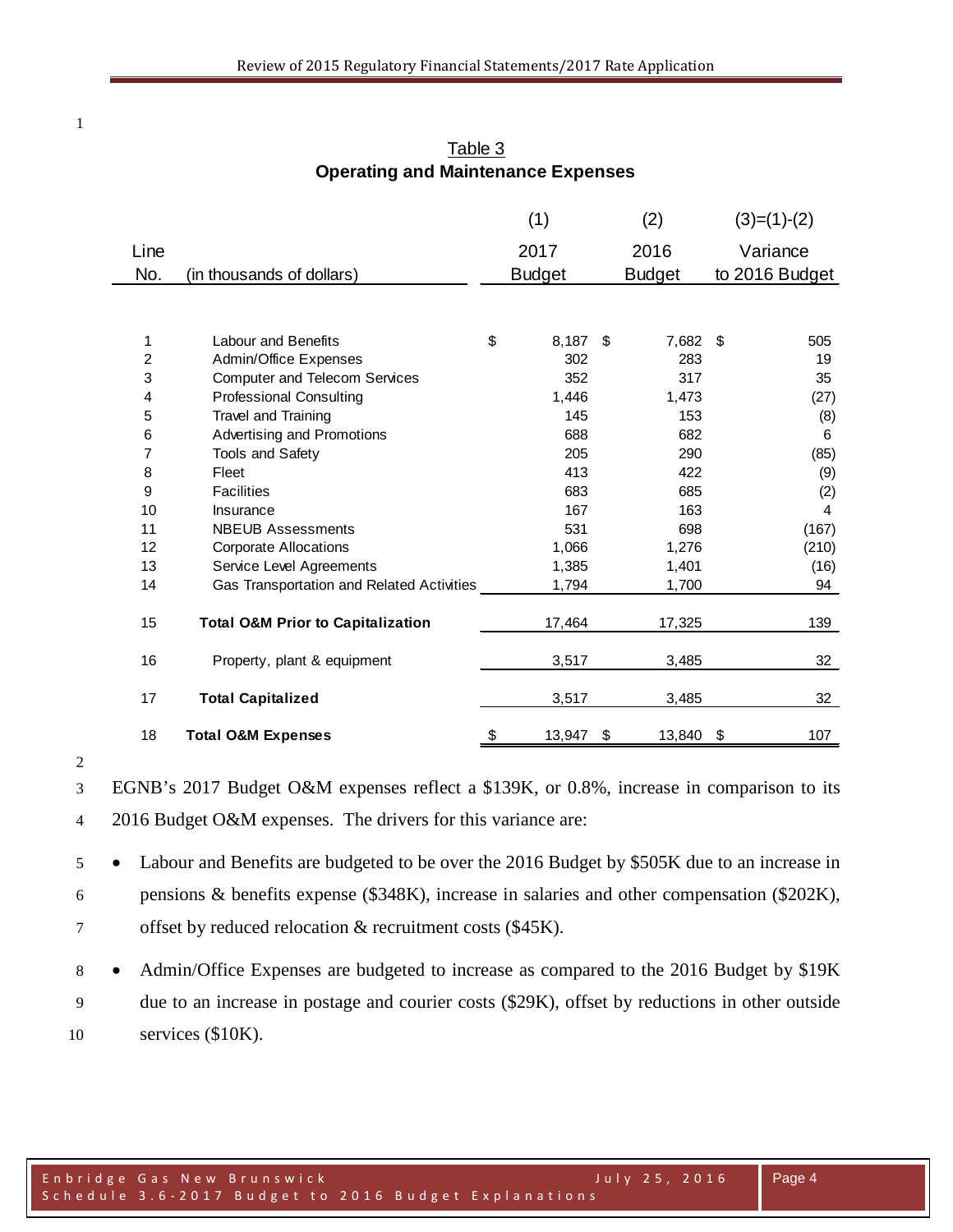- Computer and Telecom Services are budgeted to be over the 2016 Budget by \$35K due to increased IT software maintenance costs (\$27K) and telecom services costs (\$16K), offset by lower cell and phone costs (\$8K).
- Professional Consulting are budgeted to be under the 2016 Budget by \$27K mainly due to a decrease in legal fees (\$120K) and professional consulting (\$57K), offset by higher other contract services (\$115K), director fees (\$20K) and external audit fees (\$15K).
- Travel and Training expenses are budgeted to be under the 2016 budget by \$8K primarily due to lower ground transportation costs (\$7K) and airfare, accommodations and meals costs (\$2K), offset by increased conference and training costs (\$1K).
- Advertising and Public Relations expenses are budgeted to be higher than the 2016 Budget by \$6K due to increased advertising spending costs (\$52K), offset by decreased sponsorships (\$45K) and trade and civic memberships (\$1K).
- Tools and Safety expenses are budgeted to be lower than the 2016 Budget by \$85K primarily due to a decrease in public awareness costs (\$169K), offset by higher tool costs (\$83K) and uniforms & protective clothing costs (\$1K).
- Fleet expenses are budgeted to be less than the 2016 Budget by \$9K due to lower fuel and maintenance costs.
- Facilities expenses are budgeted to be lower compared to the 2016 Budget by \$2K mainly due to decreases in office repairs and maintenance.
- Insurance is budgeted to be higher than the 2016 Budget by \$4K primarily due to an estimated 2% increase in policy costs.
- <sup>22</sup> NBEUB Assessments are budgeted to be less than the 2016 Budget by \$167K due to lower than anticipated hearing activity and Public Intervenor costs.
- Corporate Allocations are budgeted to be lower than the 2016 Budget by \$210K primarily due to reduced information technology costs (\$189K), corporate shared services fees (\$15K) and consolidation of payroll services (\$6K).
- Service Level Agreements (SLA) are budgeted to be lower than the 2016 Budget by \$16K primarily due to centralization of payroll services to Enbridge Inc. (\$66K) and reduced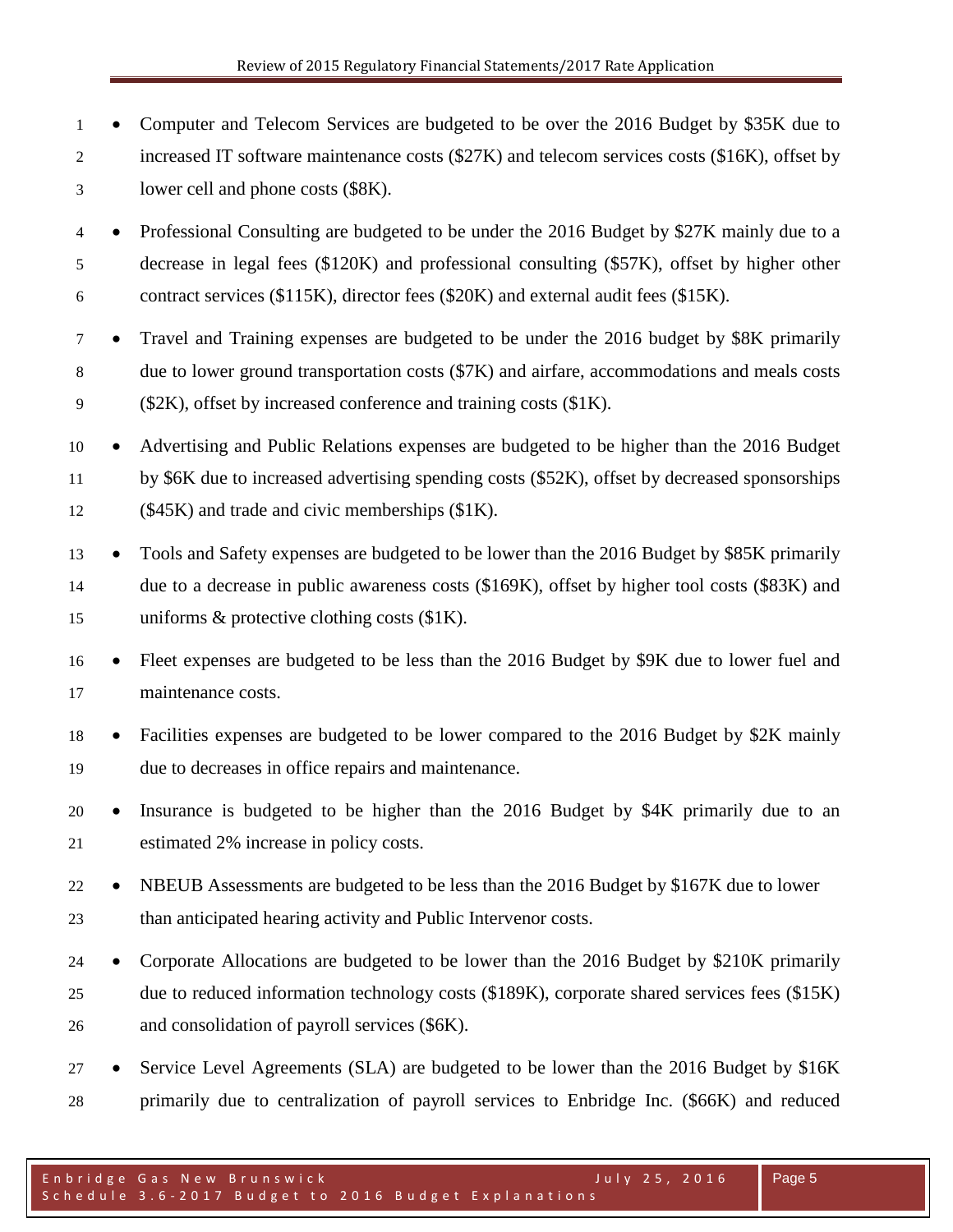services from Enbridge Gas Distribution (\$2K), offset by increased call center costs (\$31K) and accounts payable services (\$21K).

 • Gas Transportation and Related Activities are budgeted to be higher than the 2016 Budget by 4 \$94K mainly due to higher tolls for capacity on the Maritimes and Northeast Pipeline.

Amounts capitalized to Property, Plant and Equipment are forecast to be \$32K higher than the

2016 Budget due to aggregate O&M spending in cost centers differing from budgeted spend and

the associated different capitalization rates for each cost center.

## Other Operating Expenses

Bad Debt Expense is forecast to decrease by \$107K as compared to the 2016 Budget, primarily

due to a decrease in the percentage applied to revenues to calculate the expense.

 Amortization of Property, Plant and Equipment is forecast to result in a \$555K increase compared to the 2016 Budget due to forecasted capital additions in 2017.

- Municipal and Other Taxes are budgeted to increase by \$3K compared to the 2016 Budget
- primarily due to an increase in Municipal tax rates (\$7K), offset by less additions to depreciable
- pipe than planned (\$4K)
- Interest on Amounts Due to Associates and Affiliates and Other Interest are budgeted to decrease

by \$420K compared to the 2016 Budget due to the 2017 regulated cost of debt rate being lower

- than the 2016 budget by 0.25% and a \$1.8 million reduction in total rate base which is used to
- calculate EGNB's debt ratio.
- Other Expenses are budgeted to be \$400K lower compared to the 2016 Budget due to the reduction in a customer retention program started in 2016.

## **Rate Base**

 Information with respect to EGNB's year-end Rate Base and the levels of Property, Plant and Equipment, Development O&M Capitalized Costs, Working Capital Allowance and other

elements within rate base are provided below.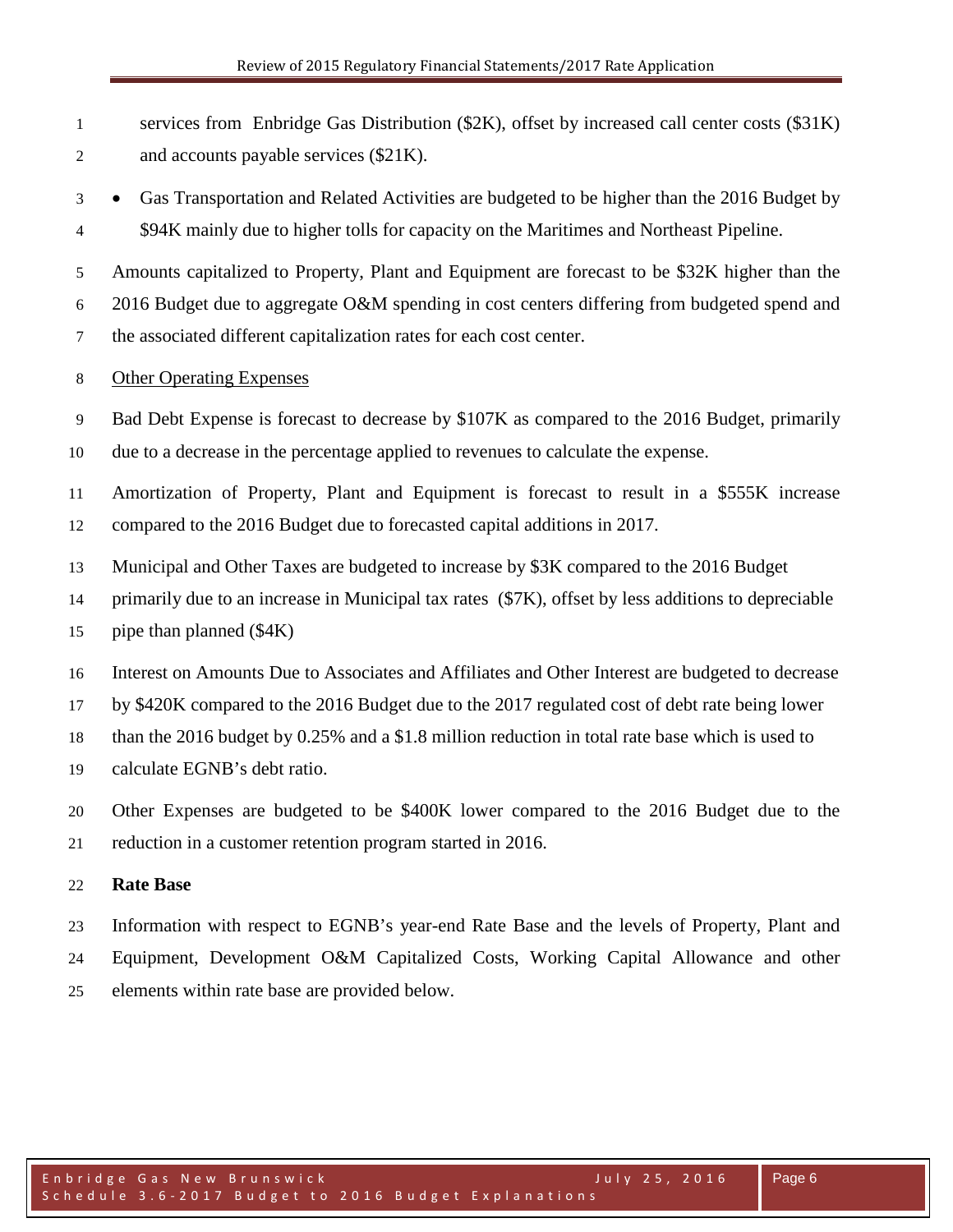|      |                                   | (1)           | (2) |               |    | $(3)=(1)-(2)$  |
|------|-----------------------------------|---------------|-----|---------------|----|----------------|
| Line |                                   | 2017          |     | 2016          |    | Variance       |
| No.  | (in thousands of dollars)         | <b>Budget</b> |     | <b>Budget</b> |    | to 2016 Budget |
|      |                                   |               |     |               |    |                |
| 1    | Property, plant and equipment     | \$<br>177,024 | \$  | 176,579       | \$ | 445            |
| 2    | Development O&M capitalized costs | 86,034        |     | 88,826        |    | (2,792)        |
| 3    | Franchise fee                     | 125           |     | 200           |    | (75)           |
| 4    | Intangible Software               | 1,314         |     |               |    | 1,314          |
| 5    | Term deposit                      | 2,969         |     | 2,967         |    | 2              |
| 6    | Working capital allowance         | 1,578         |     | 1,146         |    | 432            |
| 7    | <b>Regulatory Deferral</b>        |               |     |               |    |                |
| 8    | <b>Rate Base</b>                  | 269,044       | S   | 269,718       | \$ | (674)          |

## Table 4 **Rate Base**

 Property, Plant and Equipment is budgeted to be \$445K higher than the 2016 budget primarily due to higher 2016 capital additions (\$9.3 million) offset by 2017 depreciation (\$6.3 million) and timing of opening balance of Property Plant and Equipment (\$2.6 million).

 Development O&M Capitalized Costs are forecast to decrease by \$2.8 million as compared to the 2016 Budget due to the recognition of an additional year of amortization.

 Franchise fee cost is forecast to decrease by \$75K as compared to the 2016 Budget due to the recognition of an additional year of amortization.

Intangible Software is forecast to be \$1.3 million higher than the 2016 budget primarily due to

the classification change from Property Plant and Equipment into Deferred Costs.

Term deposit costs are forecast to increase by \$2K as compared to the 2016 Budget to reflect

experience around the timing of the interest payments and interest rates.

Working Capital Allowance is forecast to increase by \$432K as compared to the 2016 Budget,

 primarily due to higher budgeted prepaid expense (\$473K), offset by lower inventory balances (\$41K).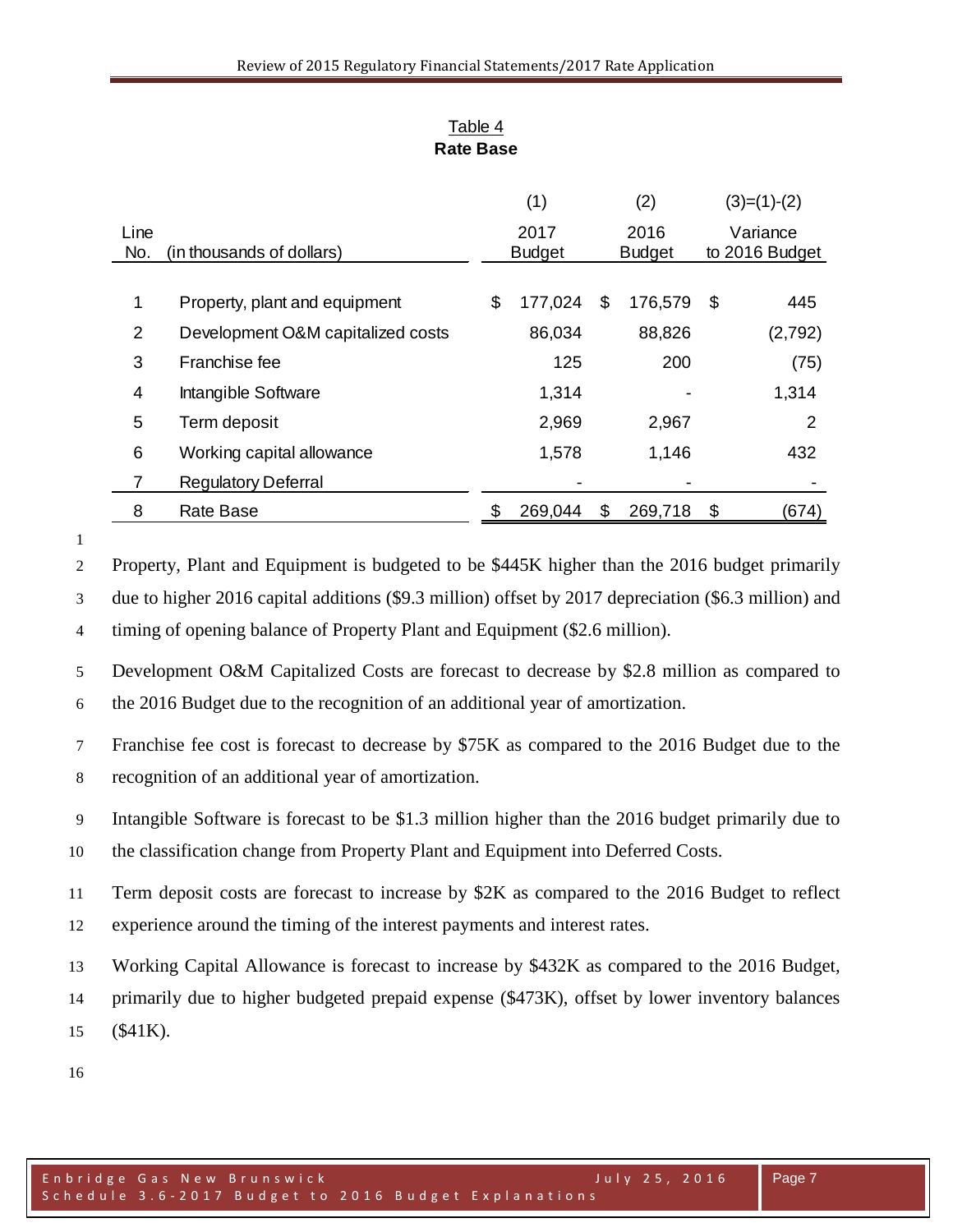## **Other Regulated Assets & Liabilities**

Information with respect to EGNB's Other Regulated Assets & Liabilities is provided below.

|      |                                                | (1)           |    | (2)           | $(3)=(1)-(2)$   |
|------|------------------------------------------------|---------------|----|---------------|-----------------|
| Line |                                                | 2017          |    | 2016          | Variance        |
| No.  | (in thousands of dollars)                      | <b>Budget</b> |    | <b>Budget</b> | to 2016 Budget  |
|      |                                                |               |    |               |                 |
| 1    | <b>Other Regulated Assets</b>                  |               |    |               |                 |
| 2    | Cash and Short Term Investments                | \$<br>7.897   | \$ | 21,727        | \$<br>(13, 830) |
| 3    | <b>Accounts Receivable</b>                     | 8,108         |    | 11,217        | (3, 109)        |
| 4    | <b>Inventory</b>                               | 1,047         |    | 1,088         | (41)            |
| 5    | Long term Receivable                           | 373           |    | 2,132         | (1,759)         |
| 6    | <b>Total Other Regulated Assets</b>            | \$<br>17,425  | S  | 36,164        | \$<br>(18, 739) |
|      |                                                |               |    |               |                 |
| 7    | <b>Other Regulated Liabilities</b>             |               |    |               |                 |
| 8    | Due to Affliated Companies                     | \$            | \$ |               | \$              |
| 9    | <b>Accounts Payable</b>                        | 2,656         |    | 3,413         | (757)           |
| 10   | Long Term Payable                              | 333           |    | 1,703         | (1,370)         |
| 11   | Long Term Deferred Post Employment Liabilities | 1,677         |    | 4,311         | (2,634)         |
| 12   | <b>Total Other Regulated Liabilities</b>       | \$<br>4,666   | £. | 9,427         | \$<br>(4, 761)  |

## Table 5 **Other Regulated Assets & Liabilities**

Other Regulated Assets & Liabilities are a function of the annual operations of EGNB and

fluctuate with changes in operating revenues and expenses.